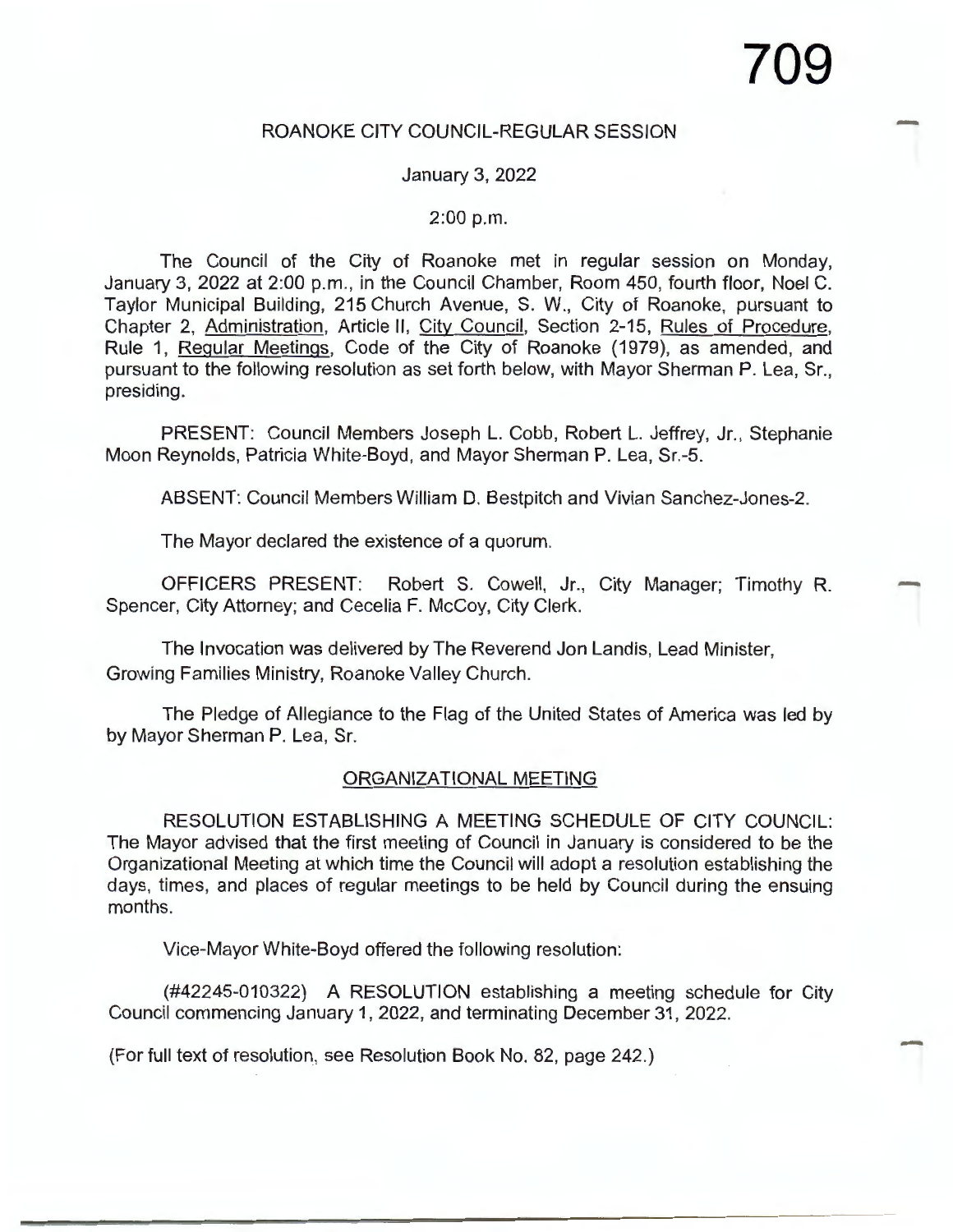Vice-Mayor White-Boyd moved the adoption of Resolution No. 42245-010322. The motion seconded by Council Member Jeffrey and adopted by the following vote:

AYES: Council Members Cobb, Jeffrey, Moon Reynolds, White-Boyd, and Mayor Lea-5.

NAYS: None-0.

(Council Members Bestpitch and Sanchez-Jones were absent.)

PRESENTATIONS AND ACKNOWLEDGEMENTS: NONE.

HEARING OF CITIZENS UPON PUBLIC MATTERS: NONE.

### CONSENT AGENDA

The Mayor advised that all matters listed under the Consent Agenda were considered to be routine by the Members of Council and would be enacted by one motion in the form, or forms, listed on the Consent Agenda, and if discussion were desired, the item would be removed from the Consent Agenda and considered separately. He called attention to a request for the Council to convene in a Closed Meeting to discuss vacancies on certain authorities, boards, commissions and committees appointed by Council, pursuant to Section 2.2-3711 (A)(1 ), Code of Virginia (1950).

MINUTES OF THE REGULAR MEETING OF CITY COUNCIL: Minutes of the regular meetings of City Council held on Monday, November 15, 2021; and a recessed held on Monday, November 29, 2021, were before the body.

(See Minutes on file in the City Clerk's Office.)

Council Member Cobb moved that Council dispense with the reading of the minutes and approve as recorded. The motion seconded by Vice-Mayor White-Boyd and adopted by the following vote:

AYES: Council Members Cobb, Jeffrey, Moon Reynolds, White-Boyd, and Mayor Sherman P. Lea, Sr.-5.

NAYS: None-0.

(Council Members Bestpitch and Sanchez-Jones were absent.)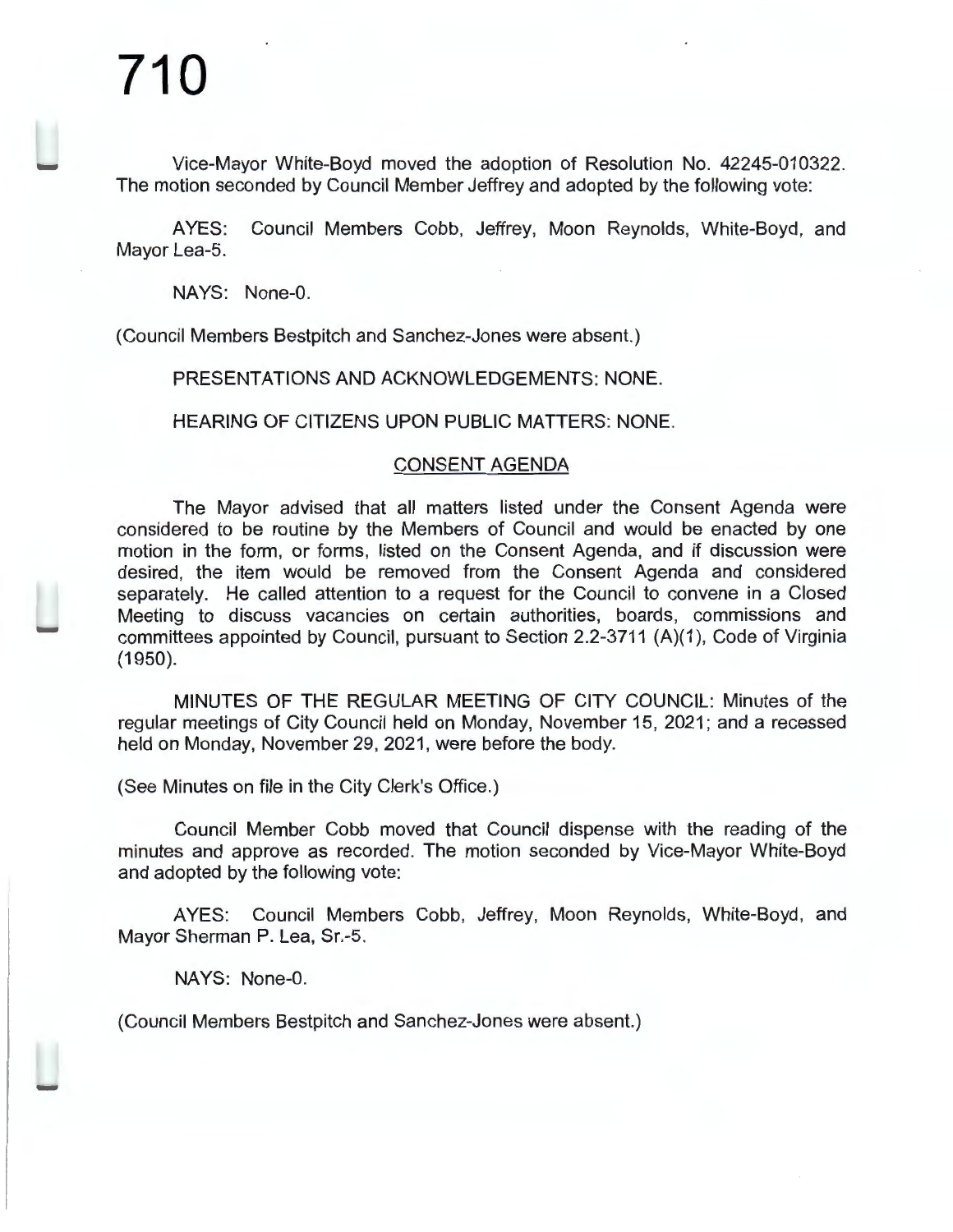VACANCIES ON AUTHORITIES, BOARDS, COMMISSIONS AND COMMITTEES: A communication from Mayor Sherman **P.** Lea, Sr., requesting that Council convene in a Closed Meeting to discuss vacancies on certain authorities, boards, commissions and committees appointed by Council, pursuant to Section 2.2- 3711 (A)(1 ), Code of Virginia (1950), as amended, was before the body.

(See communication on file in the City Clerk's Office.)

Council Member Cobb moved that Council concur in the request of the Mayor as above mentioned. The motion seconded by Vice-Mayor White-Boyd and adopted by the following vote:

AYES: Council Members Cobb, Jeffrey, Moon Reynolds, White-Boyd, and Mayor Sherman P. Lea, Sr.-5.

NAYS: None-0.

(Council Members Bestpitch and Sanchez-Jones were absent.)

LEASE OF CITY OWNED PROPERTY: A communication from the City Manager requesting that Council schedule a public hearing to be held on Tuesday, January 18, 2022, at 7:00 p.m., or as soon thereafter as the matter may be heard, or such later date and time as the City Manager may determine, in his discretion, to consider the lease of the Gill Memorial Property to the Valleys Innovation Council, was before the body.

(See communication on file in the City Clerk's Office.)

Council Member Cobb moved that Council concur in the request of the City Manager as above mentioned. The motion seconded by Council Member White-Boyd and adopted by the following vote:

AYES: Council Members Cobb, Jeffrey, Moon Reynolds, White-Boyd, and Mayor Sherman **P.** Lea, Sr.-5.

**NAYS:** None-0.

(Council Members Bestpitch and Sanchez-Jones were absent.)

MINUTES OF THE AUDIT COMMITTEE: Minutes of the Audit Committee held on Wednesday, September 1, 2021 , was before the Council.

(See Minutes on file in the City Clerk's Office.)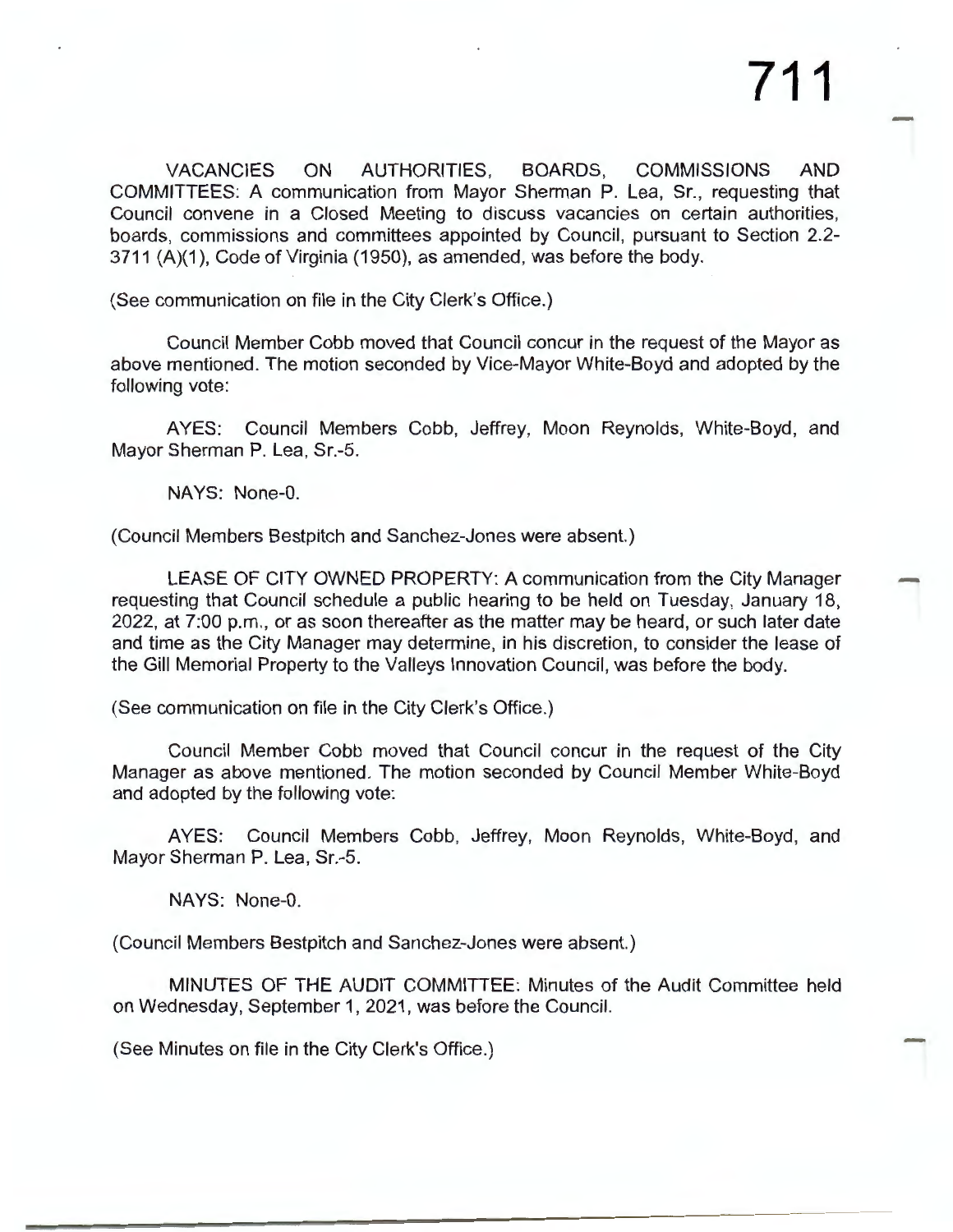Council Member Cobb moved that the minutes be received and filed. The motion seconded by Vice-Mayor White-Boyd and adopted by the following vote:

AYES: Council Members Cobb, Jeffrey, Moon Reynolds, White-Boyd, and Mayor Sherman P. Lea, Sr.-5.

NAYS: None-0.

(Council Members Bestpitch and Sanchez-Jones were absent.)

OATHS OF OFFICE-VISIT VIRGINIA'S BLUE RIDGE-ROANOKE NEIGHBORHOOD ADVOCATES-ROANOKE CIVIC CENTER COMMISSION: Reports of qualification of the following individuals were before the Council:

Ssunny Shah as a City representative of the Visit Virginia's Blue Ridge, Board of Directors for a one-year term of office, commencing July 1, 2021 and ending June 30, 2022;

Duriel Wood as a member of the Roanoke Neighborhood Advocates to fill the unexpired term of office of Margaret Ashburn ending September 30, 2023;and

Chris Craft as a member of the Roanoke Civic Center Commission to replace Linwood "Woody" Deans for a term of office ending September 30, 2024.

Council Member Cobb moved that the reports of qualification be received and filed. The motion seconded by Vice-Mayor White-Boyd and adopted by the following vote:

AYES: Council Members Cobb, Jeffrey, Moon Reynolds, White-Boyd, and Mayor Sherman P. Lea, Sr.-5.

NAYS: None-0.

(Council Members Bestpitch and Sanchez-Jones were absent.)

## REGULAR AGENDA

PUBLIC HEARINGS: NONE.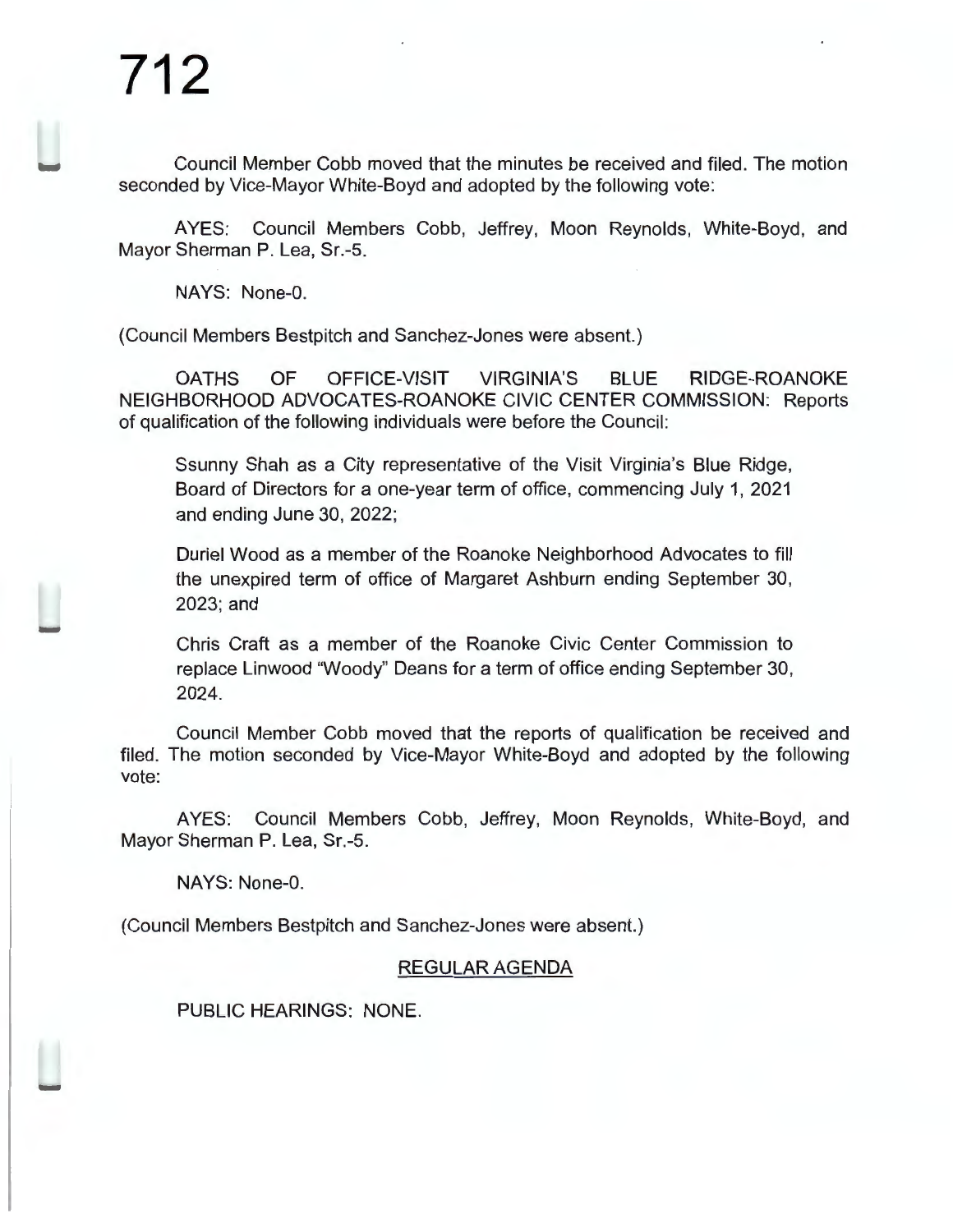## PETITIONS AND COMMUNICATIONS: NONE.

CAPTION CALL: Presentation by Caption Call to introduce the program and share information in connection therewith. Bettina Mason, Anthem Healthkeepers Medicare Southwest Virginia representative; and Lisa Mottesheard, Manager, Caption Call, Spokespersons. (Sponsored by Mayor Lea and Vice-Mayor White-Boyd)

Mayor Lea advised that due to inclement weather, the presentation would be rescheduled to a future Council meeting.

REPORTS OF CITY OFFICERS AND COMMENTS OF CITY MANAGER:

CITY MANAGER:

BRIEFINGS:

• Roanoke Prevention Alliance Youth Risk Behavior Study

The City Manager advised that due to inclement weather, the presentation would be rescheduled to a future Council meeting.

### **General Reassessment Briefing - FY 2022 - 2023**

Susan Lower, Director, Real Estate Valuation, provided an overview of the FY 2022 - 2023 Real Estate Assessment Projections and highlighted the following topics:

- FY 2023 Real Estate Assessment Projections
- Assessment History by Fiscal Year
- New Construction History by Fiscal Year
- History of Residential Sales and Foreclosures
- Median Residential Sales Price 2011 to 2021
- In Summary
- Projected Real Estate Fiscal Impact
- Appealing an Assessment
- Tax Relief Programs
- Questions & Comments
- Appendix
- Timeline of Assessment Process
- Tax Relief and Abatement Programs
- History of Sales Ratio
- History of Roanoke's Assessment Changes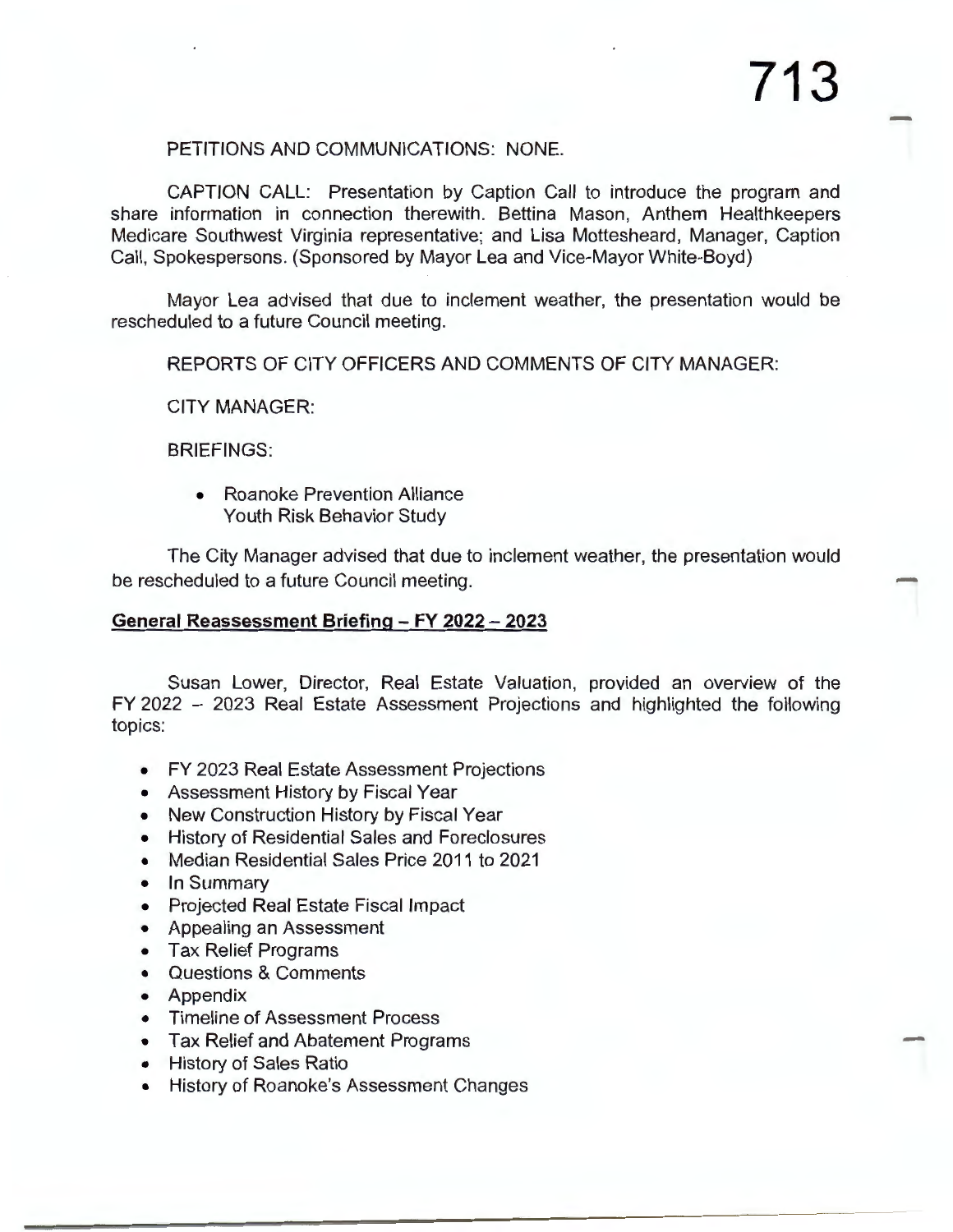(For full text, see copy presentation on file in the City Clerk's Office.)

Ms. Lower advised the assessed value of real estate grew 7.65 percent, and advised that the total value of taxable real estate jumped last year to a degree not seen in 15 years.

Ms. Lower reported the median residential sales price in the City reached \$175,000 in 2021, up from \$165,300 in 2020, and \$150,000 in 2019. She forecasted approximately \$5 million more funds for city services during the fiscal year. She added city staff examined projections neighborhood by neighborhood adding 7.28 percent to the total property value, and new construction added 0.37 percent, for a total increase of 7.65 percent.

The City Manager pointed out when revenues increase, it benefited the services the City provided and City Schools, as well.

Ms. Lower further stated that if the property owner does not agree with the appeal decision, they may appeal to the Board of Equalization; and then file suit in Circuit Court. She also advised veterans, the elderly, and citizens with disabilities could apply to receive tax relief.

Ms. Lower concluded that the Office of Real Estate Valuation mailed notices of changes to 90 percent of the city's residents; and advised citizens could appeal their assessment to the Office of Real Estate Valuation by February 1, 2022. She said the new assessment would take effect July 1 and Real Estate installment of tax bills were due in October.

Following inquiries from Vice-Mayor White-Boyd, Council Member Moon Reynolds and Council Member Cobb, Mayor Lea thanked Ms. Lower for the update and advised that the presentation would be received and filed.

### ITEMS RECOMMENDED FOR ACTION:

AMERICAN RESCUE PLAN ACT FUNDING: The City Manager submitted a written communication recommending appropriation of the American Rescue Plan Act funding and Star City Strong: Recovery and Resiliency Advisory Panel recommendations.

(For full text, see communication on file in the City Clerk's Office.)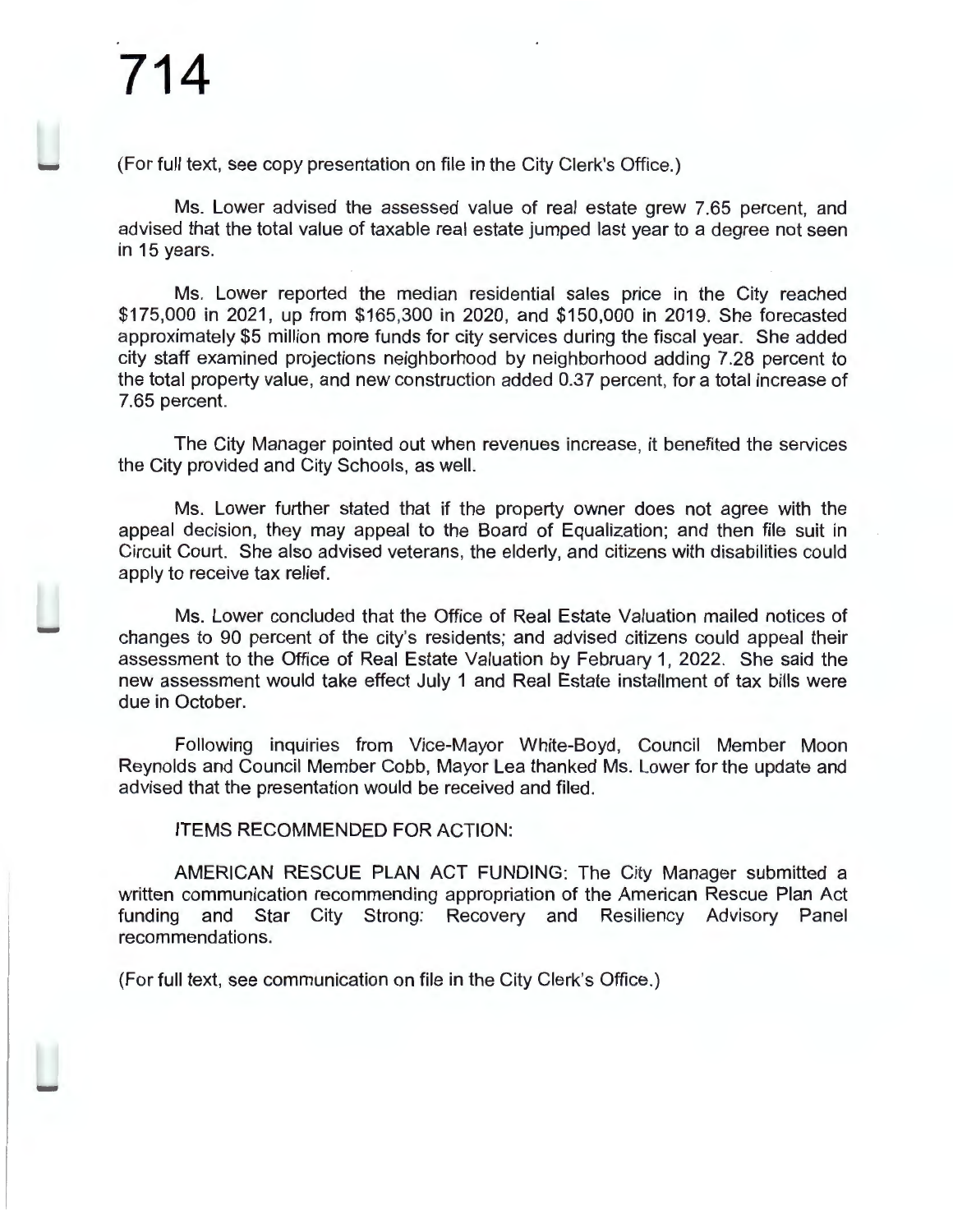Council Member Moon Reynolds offered the following budget ordinance:

(#42246-010322) AN ORDINANCE to appropriate funding from the United States Treasury for the American Rescue Plan Act (ARPA) - Coronavirus Relief Fund to record and track projects recommended by the Star City Strong: Recovery and Resiliency Advisory Panel. It is hereby necessary to itemize the City of Roanoke's project list and to appropriate and allocate specific funding amounts to each project thereof, providing assistance due to ongoing matters related to the COVID-19 pandemic, amending and reordaining certain sections of the 2020 - 2022 Grant Fund Appropriations, and dispensing with the second reading by title of this ordinance.

(For full text of ordinance, see Ordinance Book No. 82, page 244.)

Council Member Moon Reynolds moved the adoption of Budget Ordinance No. 42246-010322. The motion seconded by Council Member Jeffrey and adopted by the following vote:

AYES: Council Members Cobb, Jeffrey, Moon Reynolds, White-Boyd, and Mayor Lea-5.

NAYS: None-0.

(Council Members Bestpitch and Sanchez-Jones were absent.)

DONATION OF FUNDS FROM STAR CITY SOCCER FOUNDATION: The City Manager submitted a written communication recommending acceptance of a donation of funds from the Star City Soccer Foundation for a Futsal Court in Preston Park.

(For full text, see communication on file in the City Clerk's Office.)

Council Member Cobb offered the following resolution:

(#42247-010322) A RESOLUTION accepting and expressing appreciation for the donation of \$10,000 from Star City Soccer Foundation to support the development of a futsal court in Preston Park.

(For full text of resolution, see Resolution Book No. 82, page 245.)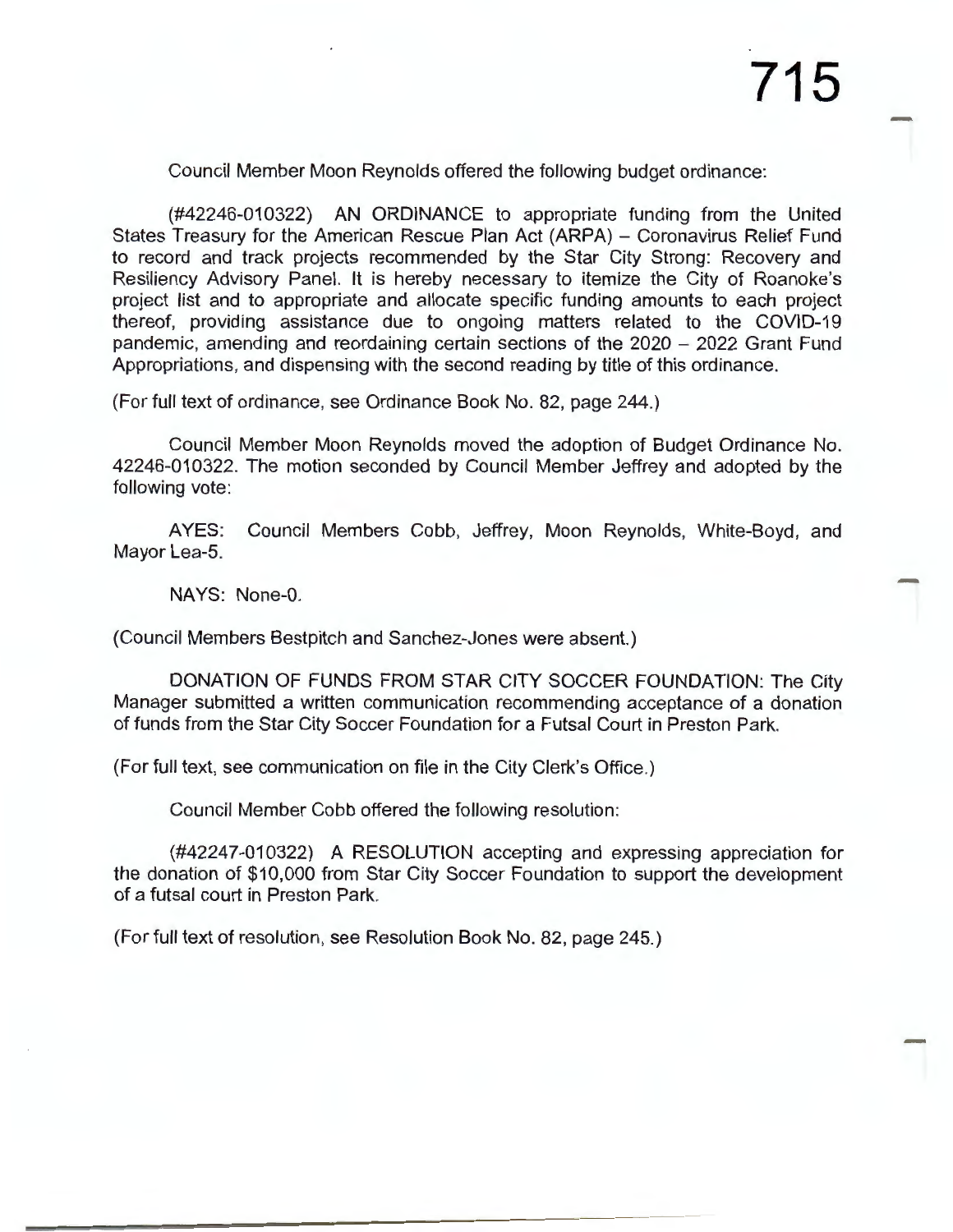Council Member Cobb moved the adoption of Resolution No. 42247-010322. The motion seconded by Vice-Mayor White-Boyd.

Following responses to inquiries from Council Member Moon Reynolds, Resolution No. 42247010322 was adopted by the following vote:

AYES: Council Members Cobb, Jeffrey, Moon Reynolds, White-Boyd, and Mayor Lea-5.

**NAYS:** None-0.

(Council Members Bestpitch and Sanchez-Jones were absent.)

Council Member Moon Reynolds offered the following budget ordinance:

(#42248-010322) AN ORDINANCE to appropriate funding from the Star City Soccer Foundation to provide for the development of a futsal court in Preston Park, amending and reordaining certain sections of the 2021 - 2022 Capital Projects Fund Appropriations, and dispensing with the second reading by title of this ordinance.

(For full text of ordinance, see Ordinance Book No. 82, page 246.)

Council Member Moon Reynolds moved the adoption of Budget Ordinance No. 42248-010322. The motion seconded by Council Member Jeffrey and adopted by the following vote:

AYES: Council Members Cobb, Jeffrey, Moon Reynolds, White-Boyd, and Mayor Lea-5.

NAYS: None-0.

(Council Members Bestpitch and Sanchez-Jones were absent.)

ACCEPTANCE OF FY 2022 CORONAVIRUS AID, RELIEF, AND ECONOMY SECURITY ACT: The City Manager submitted a written communication recommending Provider Relief funding to cover increased costs associated with Emergency Medical Services.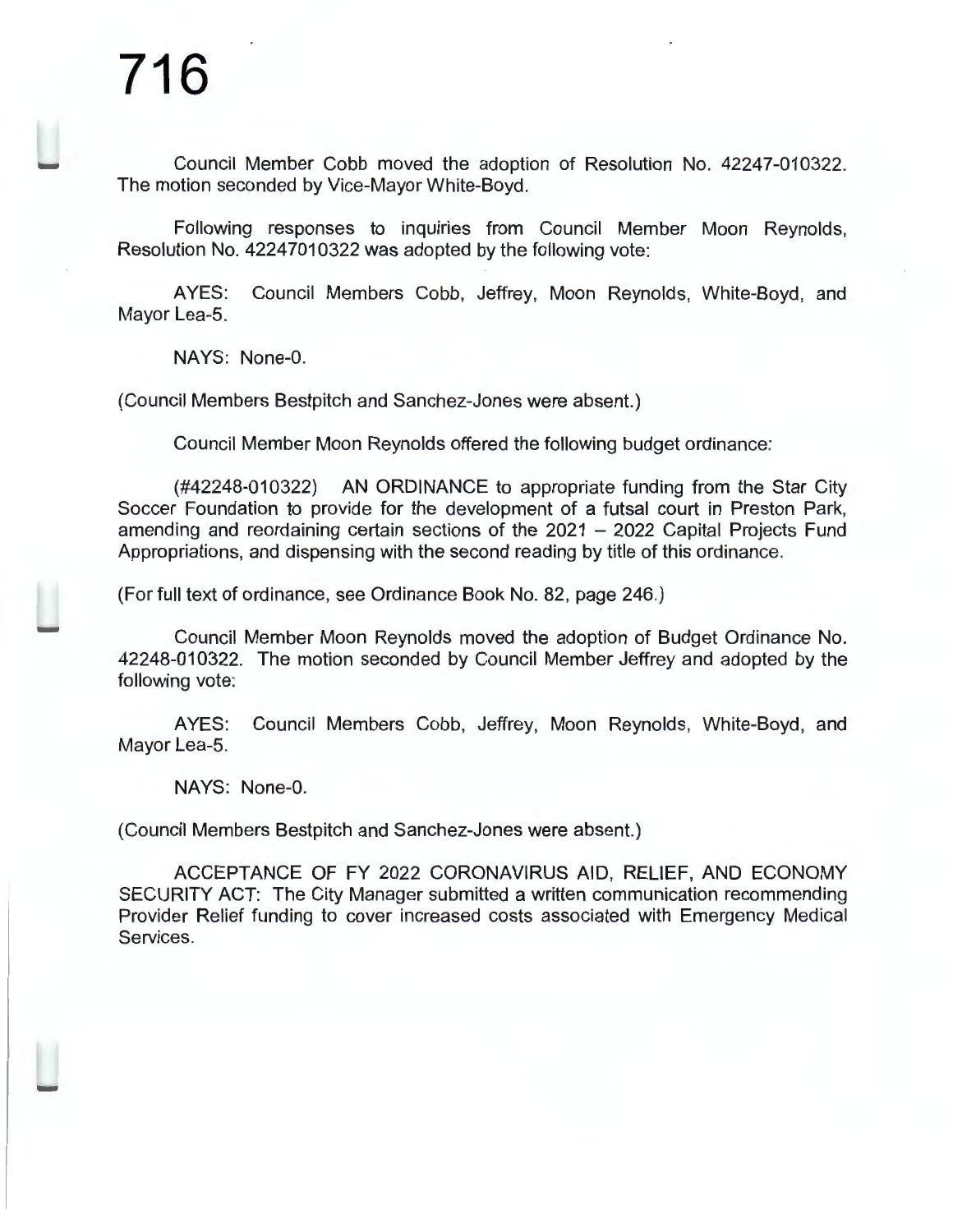Council Member Cobb offered the following resolution:

(#44249-010322) A RESOLUTION authorizing the acceptance of the FY22 Coronavirus Aid, Relief, and Economic Security Act Provider Relief Funds ("PRF") Phase 4 allocation in the amount of \$195,069 by the City of Roanoke from the Health Resources and Services Administration ("HRSA"), awarded as a revenue supplement for Emergency Medical Services ("EMS") calls, provided by the City of Roanoke, in connection with the COVID-19 Coronavirus Pandemic, and authorizing the acceptance, execution, and filing of appropriate documents to obtain such funds.

(For full text of resolution, see Resolution Book No. 82, page 247.)

Council Member Cobb moved the adoption of Resolution No. 42249-010322. The motion was seconded by Vice-Mayor White-Boyd and adopted by the following vote:

AYES: Council Members Cobb, Jeffrey, Moon Reynolds, White-Boyd, and Mayor Lea-5.

NAYS: None-0.

(Council Members Bestpitch and Sanchez-Jones were absent.)

Council Member Moon Reynolds offered the following budget ordinance:

(#42250-010322) A BUDGET ORDINANCE to appropriate funding from the United States Treasury for the Coronavirus Aid, Relief, and Economic Security Act (CARES Act) - Provider Relief Fund, amending and reordaining certain sections of the 2021 - 2022 Grant Fund Appropriations, and dispensing with the second reading by title of this ordinance.

(For full text of ordinance, see Resolution Book No. 82, page 248.)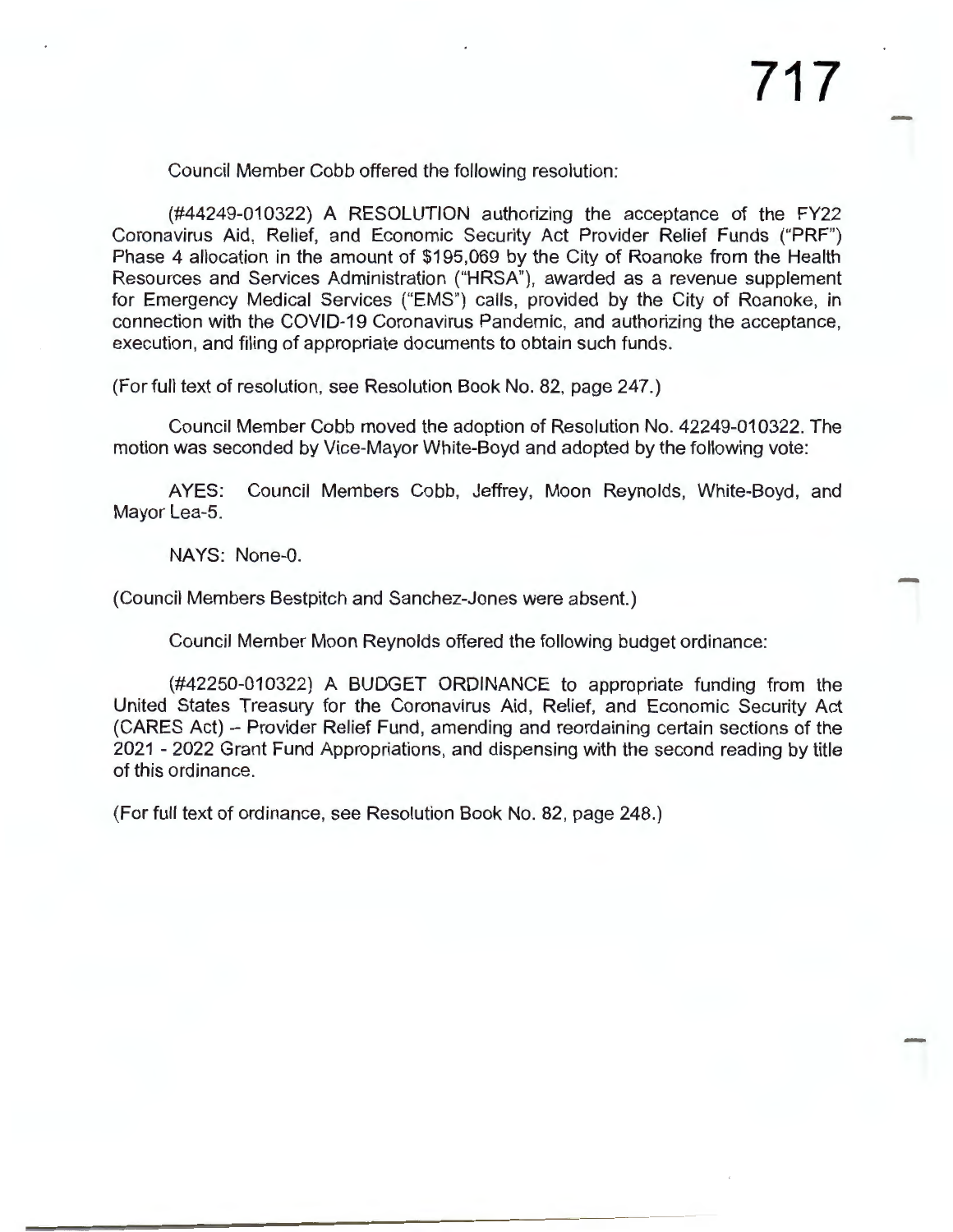Council Member Moon Reynolds moved the adoption of Budget Ordinance No. 42250-010322. The motion was seconded by Vice-Mayor White-Boyd and adopted by the following vote:

AYES: Council Members Cobb, Jeffrey, Moon Reynolds, White-Boyd, and Mayor Lea-5.

**NAYS:** None-0.

(Council Members Bestpitch and Sanchez-Jones were absent.)

COMMENTS OF CITY MANAGER:

The City Manager thanked City staff that worked tirelessly to prepare for the snow event and clear the sidewalks at the municipal facilities.

He highlighted the significance of the impact of COVID-19, noting that one in four persons tested positive for COVID-19 and if the numbers continue to rise within the workforce, it would affect the level of service provided by the City to the citizens.

CITY ATTORNEY:

READOPTION AND REENACTMENT OF THE CITY CODE: The City Attorney submitted a written communication recommending readoption and reenactment of the Code of the City of Roanoke (1979), as amended.

(For full text, see communication on file in the City Clerk's Office.)

Council Member Moon Reynolds offered the following ordinance:

(#42251-010322) AN ORDINANCE to readopt and reenact the Code of the City of Roanoke (1979), as amended; and dispensing with the second reading of this ordinance by title.

(For full text of ordinance, see Ordinance Book No. 82, page 249.)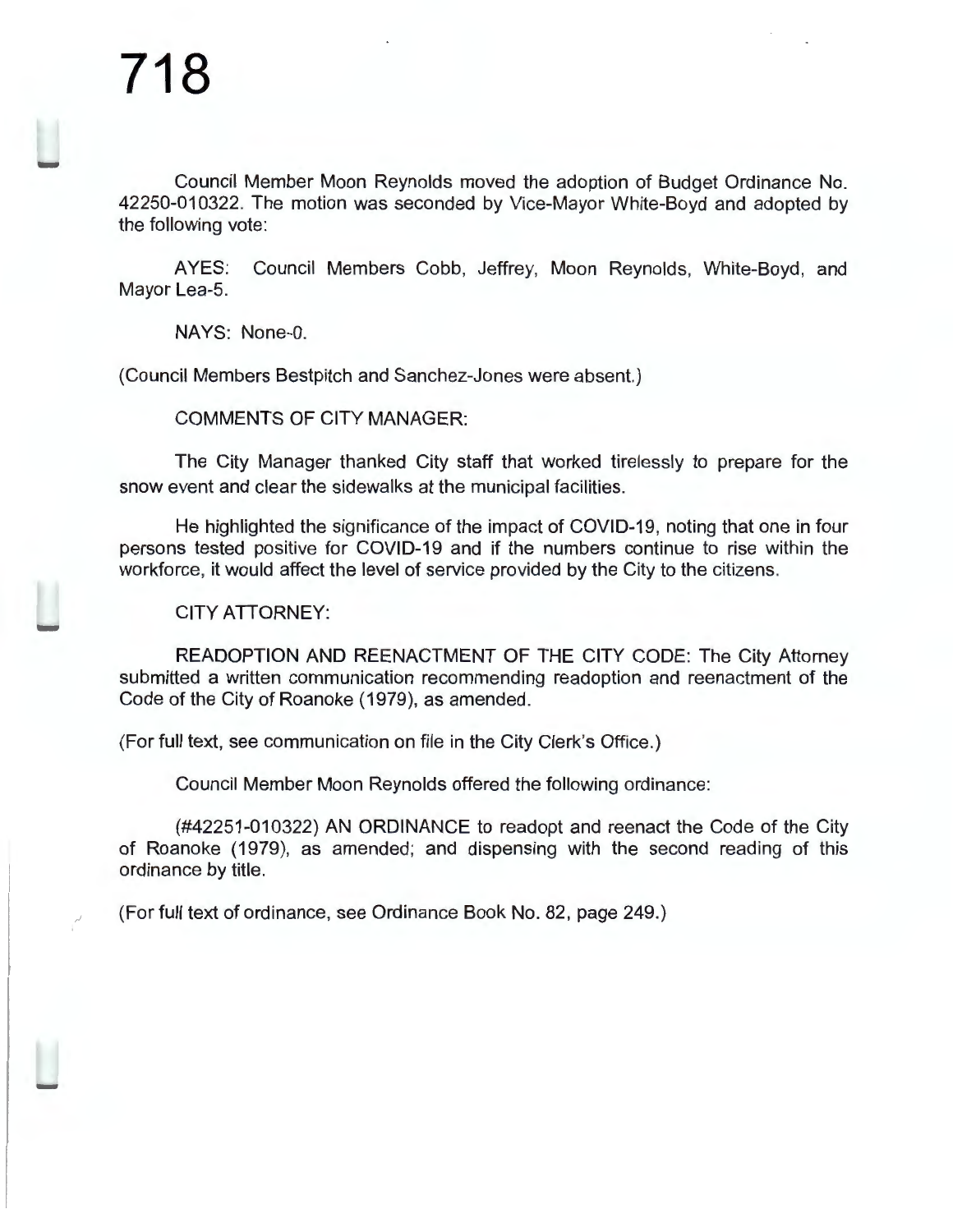Council Member Moon Reynolds moved the adoption of Ordinance No. 42251- 010322. The motion was seconded by Council Member Cobb and adopted by the following vote:

AYES: Council Members Cobb, Jeffrey, Moon Reynolds, White-Boyd, and Mayor Lea-5.

NAYS: None-0.

(Council Members Bestpitch and Sanchez-Jones were absent.)

REPORTS OF COMMITTEES: NONE.

UNFINISHED BUSINESS: NONE.

INTRODUCTION AND CONSIDERATION OR ORDINANCES AND RESOLUTIONS:

COMPENSATION FOR THE NEWLY ELECTED CITY SHERIFF AND COMMISSIONER OF THE REVENUE: Vice-Mayor White-Boyd offered the following ordinance to establish compensation for the newly elected City Sheriff and Commissioner of the Revenue for the calendar year beginning January 1, 2022:

(#42252-010322) AN ORDINANCE establishing the base salaries for the newly elected Commissioner of the Revenue and Sheriff for the City of Roanoke; authorizing the City Manager to execute contracts with both Constitutional Officers; and dispensing with the second reading of this Ordinance by title.

Vice-Mayor White-Boyd moved the adoption of Ordinance No. 42252-010322. The motion was seconded by Council Member Jeffrey and adopted by the following vote:

AYES: Council Members Cobb, Jeffrey, Moon Reynolds, White-Boyd, and Mayor Lea-5.

NAYS: None-0.

(Council Members Bestpitch and Sanchez-Jones were absent.)

MOTIONS AND MISCELLANEOUS BUSINESS: NONE.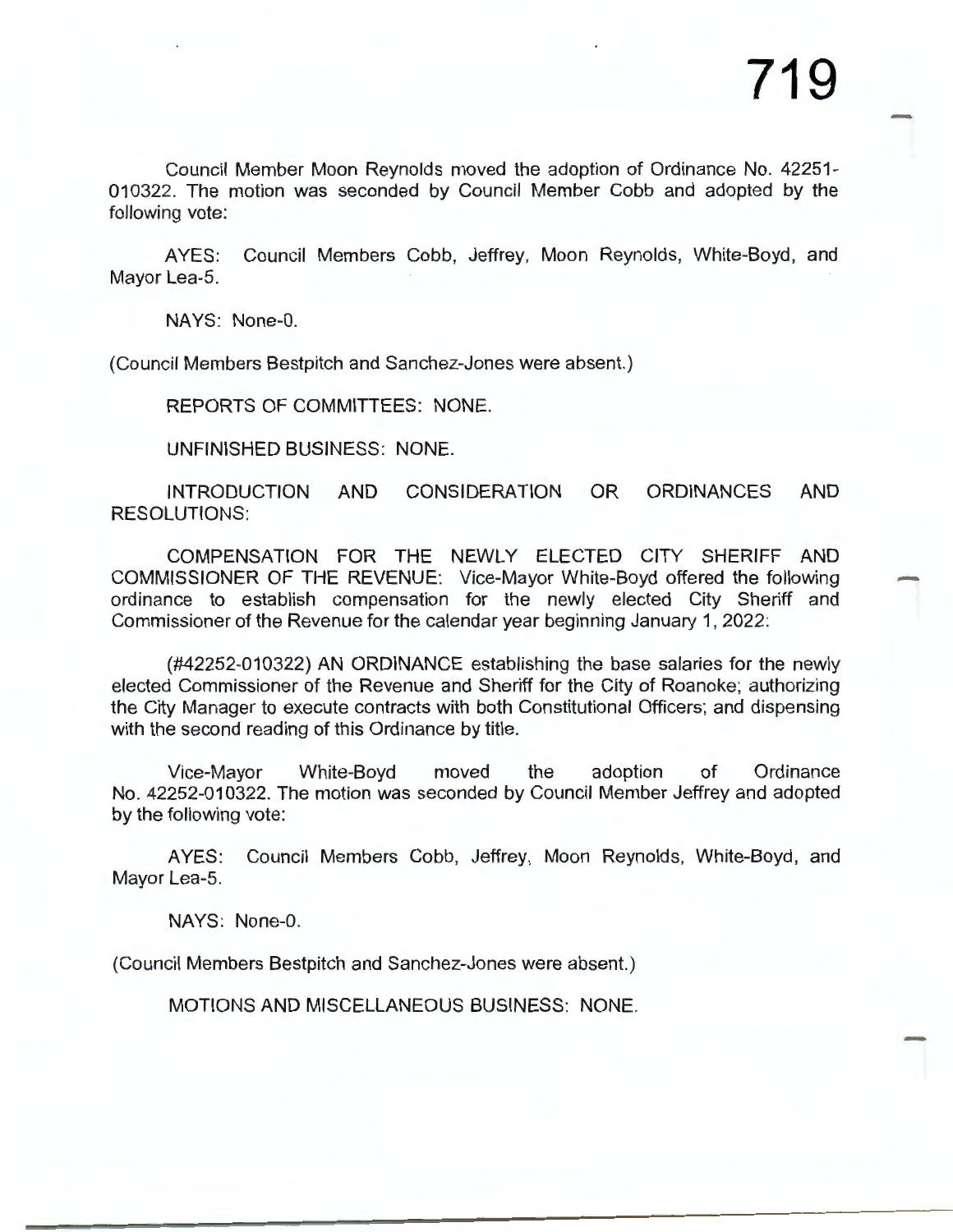INQUIRIES AND/OR COMMENTS BY THE MAYOR AND MEMBERS OF COUNCIL:

Mayor Lea recognized Council Member Moon Reynolds who was appointed to fill an at-large member position on the Executive Board of the Virginia Municipal League; and Council Member Cobb who was awarded the Heritage Education and Advocacy Award by the Roanoke Valley Preservation Society for his doctoral program dissertation on cemeteries that were disrupted by construction projects during the 1960s and ?Os.

At 3:22 p.m. , the Mayor declared the Council meeting in recess for a Closed Meeting in the Council's Conference Room, Room 451 , Noel C. Taylor Municipal Building; and thereafter to be reconvened at 7:00 p.m. in the Council Chamber.

At 4:13 p.m., the Council meeting reconvened in the Council Chamber, Room 450, fourth floor, Noel C. Taylor Municipal Building, with Mayor Lea, presiding.

CERTIFICATION OF CLOSED MEETING: With respect to the Closed Meeting just concluded, Vice-Mayor White-Boyd moved that each Member of City Council certify to the best of his or her knowledge that: (1) only public business matters lawfully exempted from open meeting requirements under the Virginia Freedom of Information Act; and (2) only such public business matters as were identified in any motion by which any Closed Meeting was convened were heard, discussed or considered by City Council. The motion seconded by Council Member Moon Reynolds and adopted by the following vote:

AYES: Council Members Cobb, Jeffrey, Moon Reynolds, White-Boyd, and Mayor Lea, Sr.-5.

NAYS: None-0.

(Council Members Bestpitch and Sanchez-Jones were absent.)

VACANCIES ON CERTAIN AUTHORITIES, BOARDS, COMMISSIONS AND COMMITTEES APPOINTED BY COUNCIL:

FAIR HOUSING BOARD: The Mayor called attention to the upcoming expiration of the three-year terms of office of Jessie Coffman, Amazetta Anderson, Garrett Brumfield and Peter Volosin as members of the Fair Housing Board ending March 31 , 2021; whereupon, he opened the floor for nominations.

Council Member Cobb placed in nomination the names of Jessie Coffman, Amazetta Anderson, Garrett Brumfield and Peter Volosin.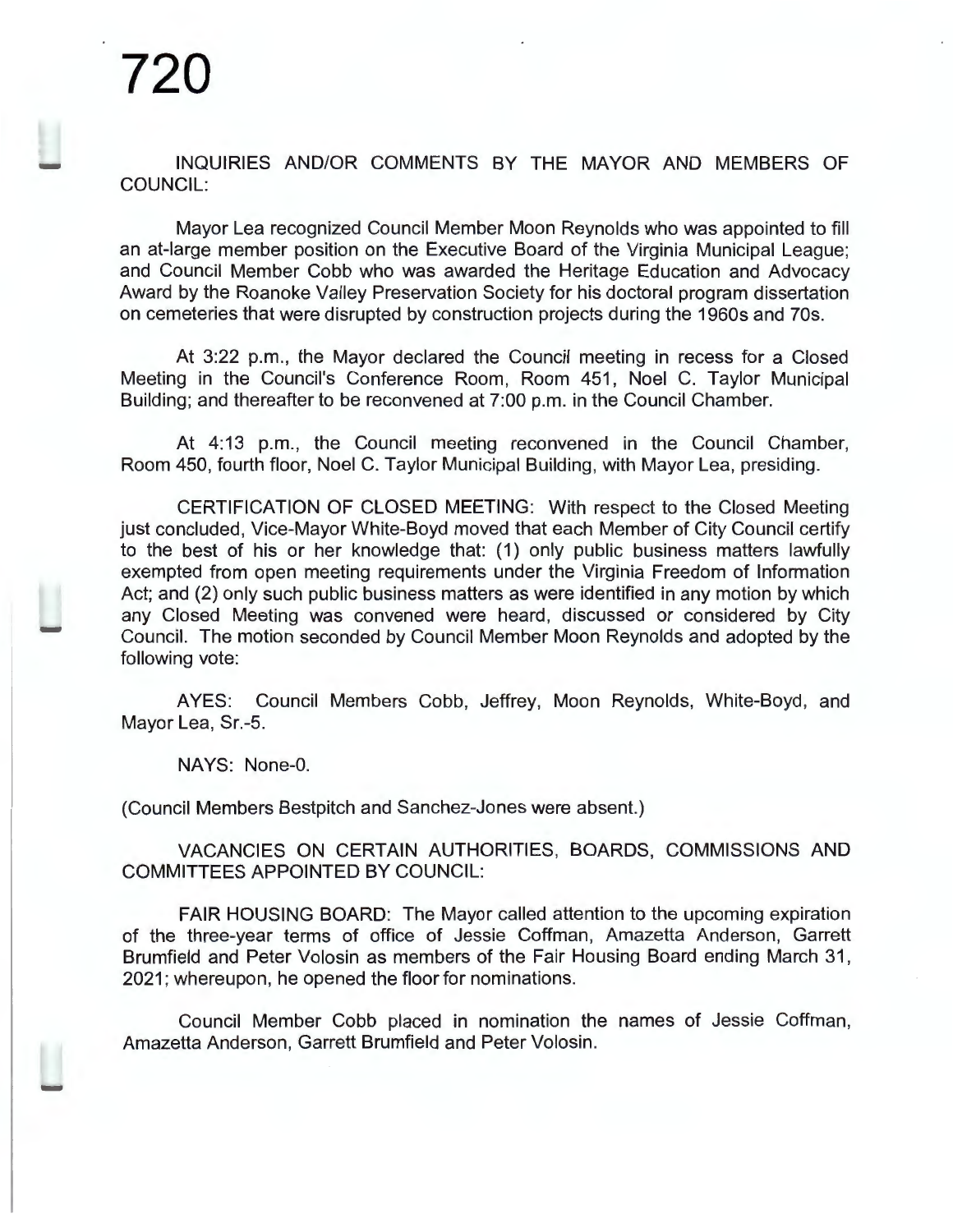There being no further nominations, Ms. Coffman, Ms. Anderson and Messrs. Brumfield and Volosin were reappointed as members of the Fair Housing Board for three-year terms of office, each, ending March 31, 2025, by the following vote:

FOR MS. COFFMAN, MS. ANDERSON AND MESSRS. BRUMFIELD AND VOLOSIN: Council Members Cobb, Jeffrey, Moon Reynolds, White-Boyd, and Mayor Lea-5.

NAYS: None-0.

(Council Members Bestpitch and Sanchez-Jones were absent.)

ROANOKE REGIONAL AIRPORT COMMISSION: The Mayor called attention to the upcoming expiration of the four-year term of office of Dr. Nathaniel L. Bishop as a City representative of the Roanoke Regional Airport Commission ending March 9, 2022; whereupon, he opened the floor for nominations.

Council Member Cobb placed in nomination the name of Dr. Nathaniel L. Bishop.

There being no further nominations, Dr. Bishop was reappointed as a City representative of the Roanoke Regional Airport Commission for a four-year term of office ending March 9, 2026, by the following vote:

FOR DR. BISHOP: Council Members Cobb, Jeffrey, Moon Reynolds, White-Boyd, and Mayor Lea-5.

NAYS: None-0.

(Council Members Bestpitch and Sanchez-Jones were absent.)

ROANOKE VALLEY REGIONAL CABLE TELEVISION COMMITTEE: The Mayor called attention to a vacancy created by the resignation of Jane Missel as a City representative of the Roanoke Valley Regional Cable Television Committee ending June 30, 2023; whereupon, he opened the floor for nominations.

Council Member Cobb placed in nomination the name of Shawn Nowlin.